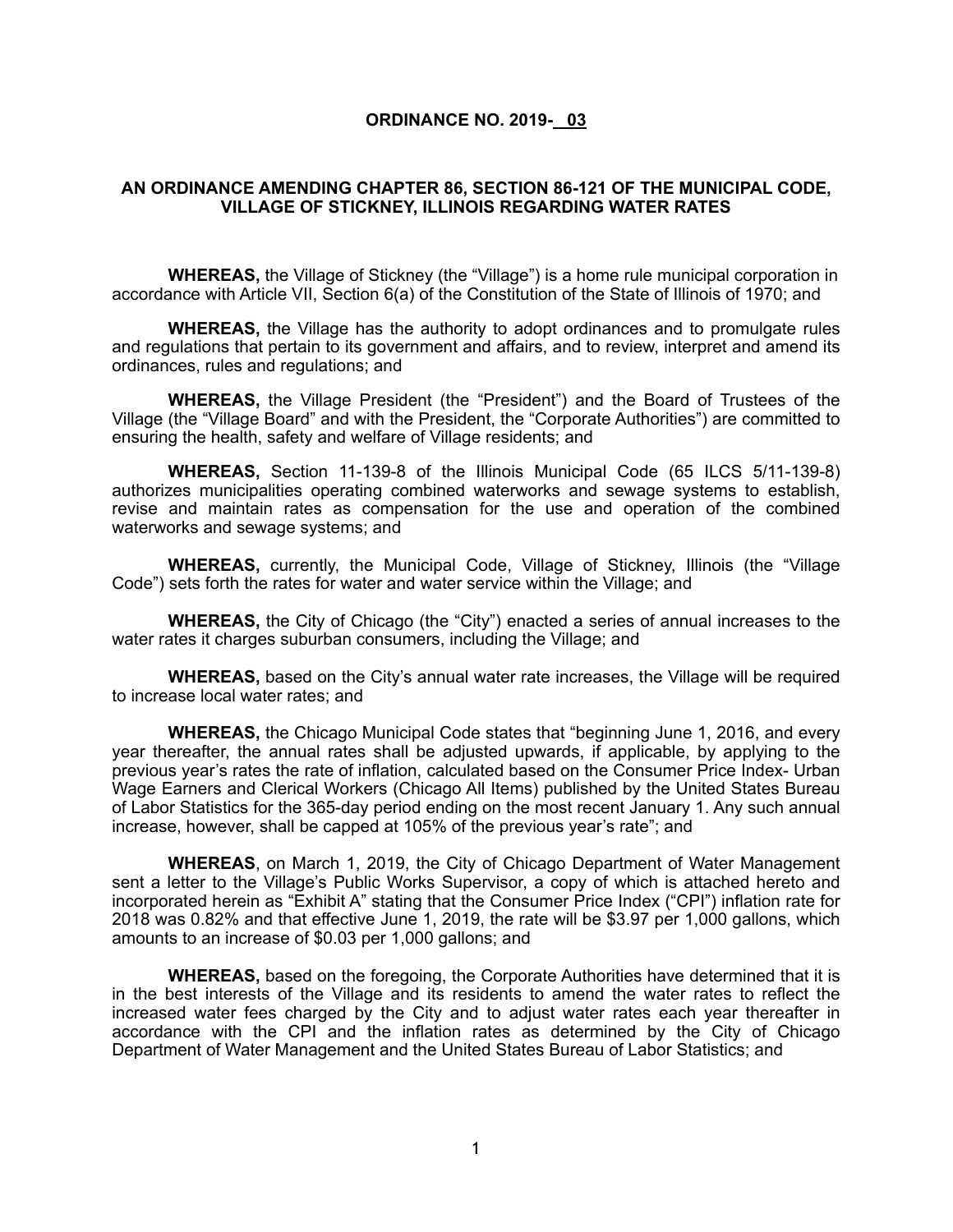**WHEREAS,** based upon the foregoing, the Corporate Authorities have determined that it is necessary, advisable and in the best interests of the Village and its residents to amend Chapter 86, Section 86-121 of the Village Code as set forth below;

## **NOW, THEREFORE, BE IT ORDAINED BY THE PRESIDENT AND BOARD OF TRUSTEES OF THE VILLAGE OF STICKNEY, COOK COUNTY, ILLINOIS, as follows:**

### **ARTICLE I. IN GENERAL**

## **SECTION 1. INCORPORATION CLAUSE.**

The Corporate Authorities hereby find that all of the recitals hereinbefore stated as contained in the preambles to this Ordinance are full, true and correct and do hereby, by reference, incorporate and make them part of this Ordinance as legislative findings.

## **SECTION 2. PURPOSE.**

The purpose of this Ordinance is to amend Chapter 86, Section 86-121 of the Village Code to amend the water rates within the Village and to authorize the President or his designee to take all actions necessary to carry out the intent of this Ordinance.

### **ARTICLE II.**

## **AMENDMENT OF CHAPTER 86, SECTION 86-121 OF THE MUNICIPAL CODE, VILLAGE OF STICKNEY, ILLINOIS**

## **SECTION 3.0. AMENDMENT OF CHAPTER 86, SECTION 86-121.**

That the Village Code is hereby amended, notwithstanding any provision, ordinance, resolution or Village Code section to the contrary, by amending Chapter 86, Section 86-121, which Section shall be amended as follows:

#### **Sec. 86-121. - Established.**

The following rates shall be charged for water:

(1) *Residential users:* Residential class of water users shall be defined as all residential premises served containing three or less fewer dwelling units. Bills of residential service shall be rendered on a bi-monthly basis as follows:

A minimum charge of \$58.00 \$60.00 effective July June 1, 2018 2019 for the first 800 cubic feet, or any portion thereof, used for each two-month period, as indicated by meters; for all water consumed over 800 cubic feet of each two-month period, there shall be a charge of  $$6.63$   $$6.73$  effective  $J$ uly June 1,  $2018$  2019 per 100 cubic feet.

With regard to the rates set above for residential service, beginning January 1, 2018, and every year thereafter, the rates shall be adjusted upwards, if applicable, by applying to the previous year's rates the rate of inflation, calculated based on the Consumer Price Index - Urban Wage Earners and Clerical Workers (Chicago All Items) published by the United States Bureau of Labor Statistics for the 365-day period ending on the most recent January 1. Any such annual increase, however, shall be capped at 105 percent of the previous year's rate. Any change in water rates shall be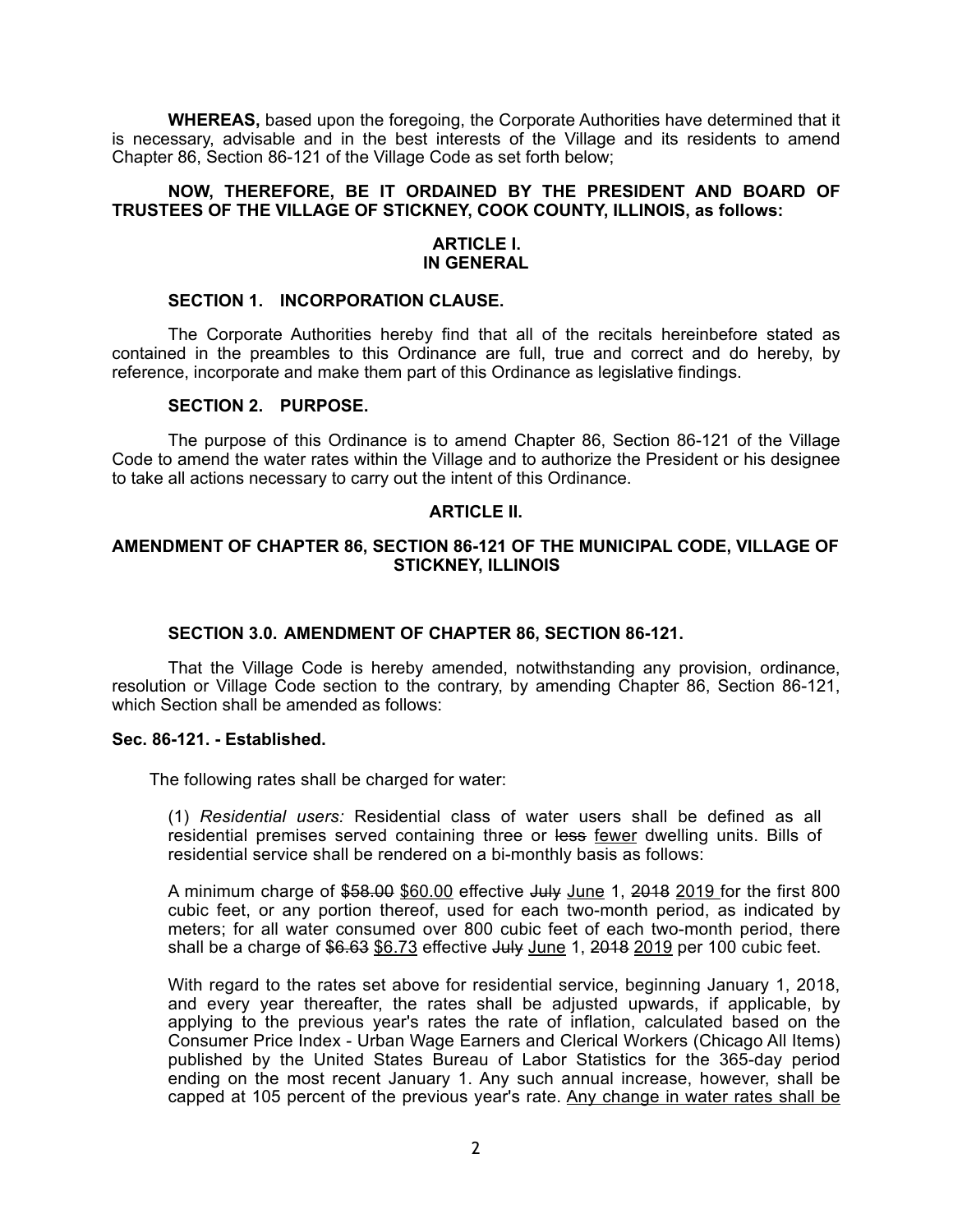tied to and dictated by the increases as determined by the City of Chicago Department of Water Management's annual letter detailing any increases, or decreases, and the Village shall automatically adopt and publish said increased rates, unless other action is taken by the Corporate Authorities.

(2) *Commercial users:* Commercial class of water users shall be defined as all business or commercial establishments, all residential premises containing four or more dwelling units, and all business and commercial establishments containing one or more residential dwelling units. Bills for commercial services shall be rendered on a monthly basis as follows:

A minimum monthly charge of \$36.23 \$36.50 effective July June 1, 2018 2019 for the first 400 cubic feet or any portion thereof, used for each monthly period as indicated by meters; for water consumed over 400 cubic feet for each monthly period, there shall be a charge of \$9.05 \$9.12 effective July June 1, 2018 2019 per 100 cubic feet.

With regard to the rates set above for commercial service, beginning January 1, 2018, and every year thereafter, the rates shall be adjusted upwards, if applicable, by applying to the previous year's rates the rate of inflation, calculated based on the Consumer Price Index - Urban Wage Earners and Clerical Workers (Chicago All Items) published by the United States Bureau of Labor Statistics for the 365-day period ending on the most recent January 1. Any such annual increase, however, shall be capped at 105 percent of the previous year's rate. Any change in water rates shall be tied to and dictated by the increases as determined by the City of Chicago Department of Water Management's annual letter detailing any increases, or decreases, and the Village shall automatically adopt and publish said increased rates, unless other action is taken by the Corporate Authorities.

(3) *Industrial users:* Industrial class of water users shall be defined as all industries including establishments, except dwellings, located in the areas zoned as industrial districts in the village. Bills for industrial services shall be rendered on a monthly basis as follows:

A minimum charge of \$72.05 \$72.65 effective July June 1, 2018 2019 for the first 600 cubic feet, or any portion thereof, used for each monthly period, as indicated by meters; for all water consumed over 600 cubic feet for each monthly period, there shall be a charge of \$12.00 \$12.10 effective July June 1, 2018 2019 per 100 cubic feet.

With regard to the rates set above for industrial service, beginning March 19, 2019, and every year thereafter, the rates shall be adjusted upwards, if applicable, by applying to the previous year's rates the rate of inflation, calculated based on the Consumer Price Index - Urban Wage Earners and Clerical Workers (Chicago All Items) published by the United States Bureau of Labor Statistics for the 365-day period ending on the most recent January 1. Any such annual increase, however, shall be capped at 105 percent of the previous year's rate. Any change in water rates shall be tied to and dictated by the increases as determined by the City of Chicago Department of Water Management's annual letter detailing any increases, or decreases, and the Village shall automatically adopt and publish said increased rates, unless other action is taken by the Corporate Authorities.

(4) *Special accounts:* Any consumer who uses in excess of 50,000 cubic feet of water per month, the rate of said consumer shall be \$57.59 \$58.06 effective July June 1, 2018 2019 per 1,000 cubic feet.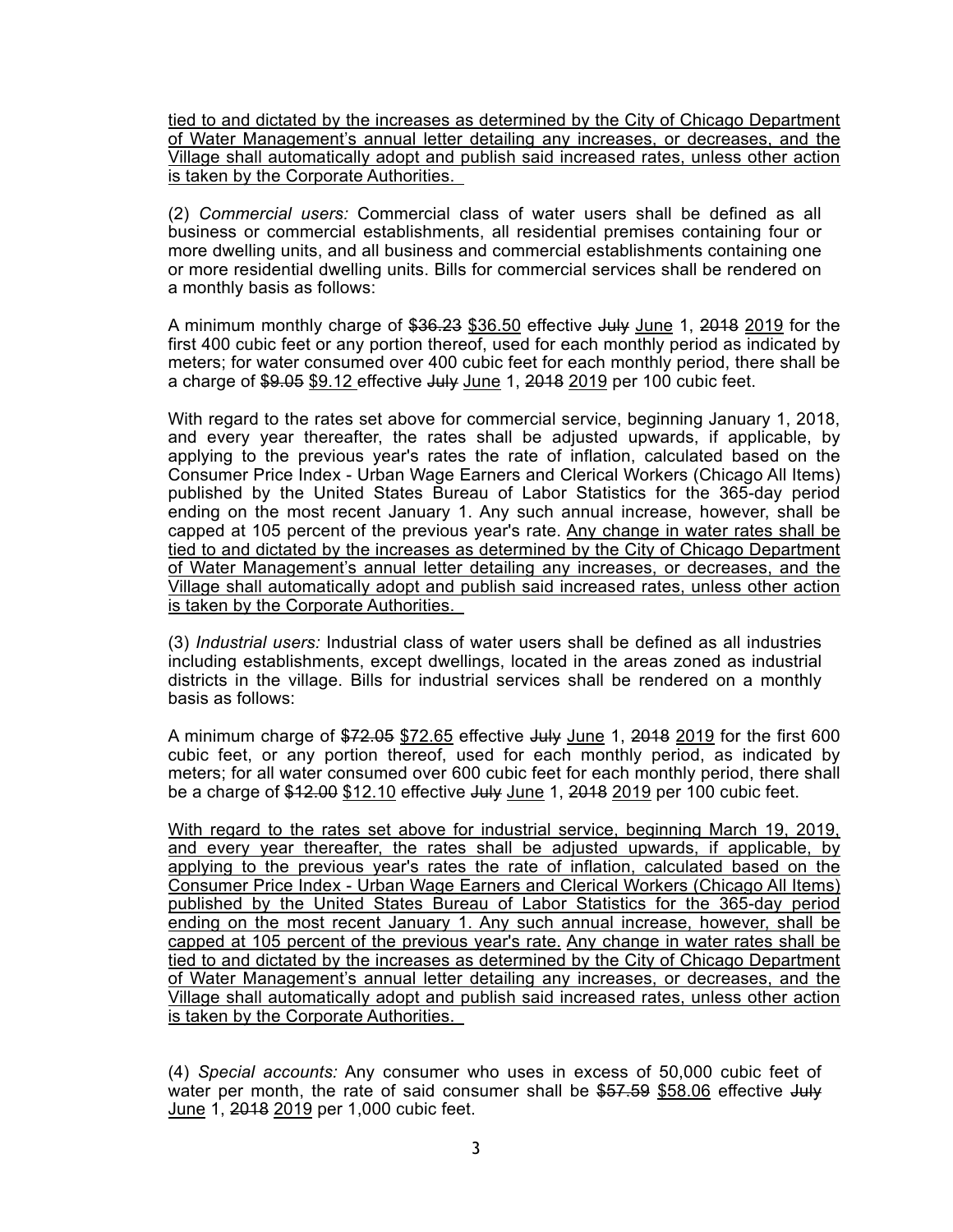With regard to the rates set above for industrial service and special accounts, beginning January 1, 2018, and every year thereafter, the rates shall be adjusted upwards, if applicable, by applying to the previous year's rates the rate of inflation, calculated based on the Consumer Price Index - Urban Wage Earners and Clerical Workers (Chicago All Items) published by the United States Bureau of Labor Statistics for the 365-day period ending on the most recent January 1. Any such annual increase, however, shall be capped at 105 percent of the previous year's rate. Any change in water rates shall be tied to and dictated by the increases as determined by the City of Chicago Department of Water Management's annual letter detailing any increases, or decreases, and the Village shall automatically adopt and publish said increased rates, unless other action is taken by the Corporate Authorities.

(5) *Liability for service and penalty for late payment:* The owner of the premises, the occupant thereof and user of the services shall be jointly and severally liable to pay the water service on such premise. A penalty of ten percent shall be added to all bills not paid within the allowable time. When a date of billing is on a weekend or a legal holiday, then such bills shall be payable on the next succeeding business day, without any additional penalty.

(6) *Unmetered use:* Where water has not been controlled by meters or where it shall be found that the meters are registering incorrectly, or have stopped registering, the quantity of water used, or to be used, shall be estimated by the committee on water and charged in the manner and at the rates prescribed in this section: provided however, that the minimum charge shall not be less than the minimum charges set forth in this section. The village reserves the right to make such reasonable changes in the rates and in conditions established in this section, and to establish further rules and regulations from time to time, as may be found expeditious or necessary.

## **SECTION 3.1. OTHER ACTIONS AUTHORIZED.**

The officers, employees and/or agents of the Village shall take all action necessary or reasonably required to carry out, give effect to and consummate the amendments contemplated by this Ordinance and shall take all action necessary in conformity therewith. The officers, employees and/or agents of the Village are specifically authorized and directed to draft and disseminate any and all necessary forms or notices to be utilized in connection with the intent of this Ordinance.

#### **ARTICLE III. HEADINGS, SAVINGS CLAUSES, PUBLICATION, EFFECTIVE DATE**

## **SECTION 4. HEADINGS.**

The headings of the articles, sections, paragraphs and subparagraphs of this Ordinance are inserted solely for the convenience of reference and form no substantive part of this Ordinance nor should they be used in any interpretation or construction of any substantive provision of this Ordinance.

# **SECTION 5. SEVERABILITY.**